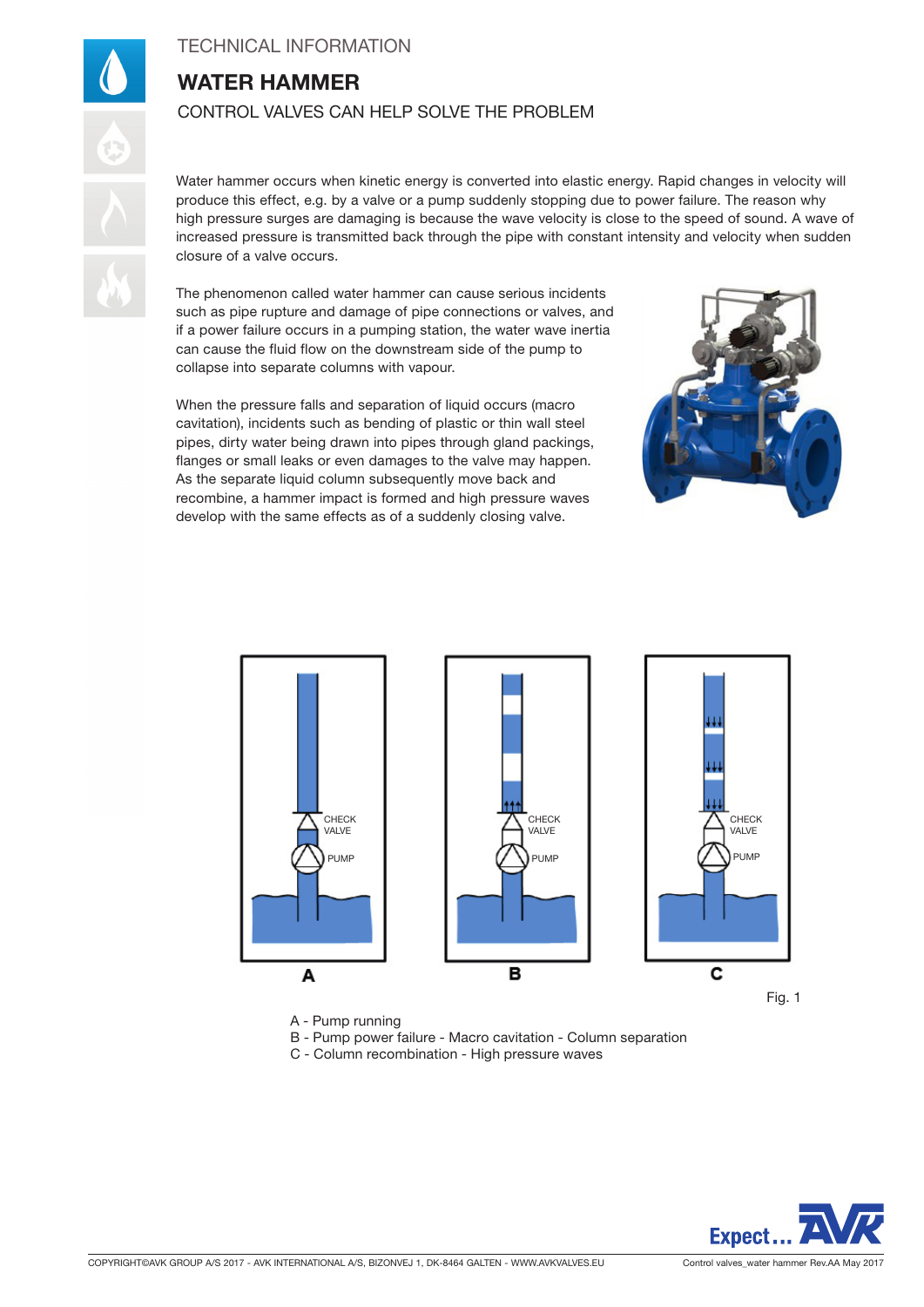## WATER HAMMER

## CONTROL VALVES CAN HELP SOLVE THE PROBLEM

Sudden closure of a valve causes the mass inertia of the water column to produce a pulse of high pressure in the shut-off element.

### Example:

| Pipe: DN400              | $M = \frac{0.4^2 \pi}{4}$         |
|--------------------------|-----------------------------------|
| Length: $1500 \text{ m}$ | $M = 188496$ kg                   |
| Velocity: 4 m/s          | $4 \text{ m/s} = 14 \text{ km/h}$ |

This is the approximate weight of a small ship, and if such a ship crashes into the dock at a speed of 14 km/h, you can imagine the damages it will cause.



In our pipeline, the sequence of these events results in high pressure and strong forces acting on the valve and on the pipes. Of course, this example is hypothetical and the ship and the dock are rigid. In our pipeline we have the elasticity of the water and the pipe walls acting as a spring sliding inside the pipe. A spring suffers from elastic deformation when it is suddenly stopped and there is a similar effect for water.



Sudden closure of a stop valve

The elasticity of the water and the pipe reverses the flow when the stop valve is suddenly closed. When a pressure wave travels upstream in the direction of the tank, pressure increases (2, 3) and decreases (4).



When the normal pressure wave reaches the valve, the reversed flow of the column (5, 6) tends to create a vacuum near the valve resulting in a subnormal pressure up till the tank.

The reverse flow creates the initial conditions starting another cycle (6, 7, 8, 2).

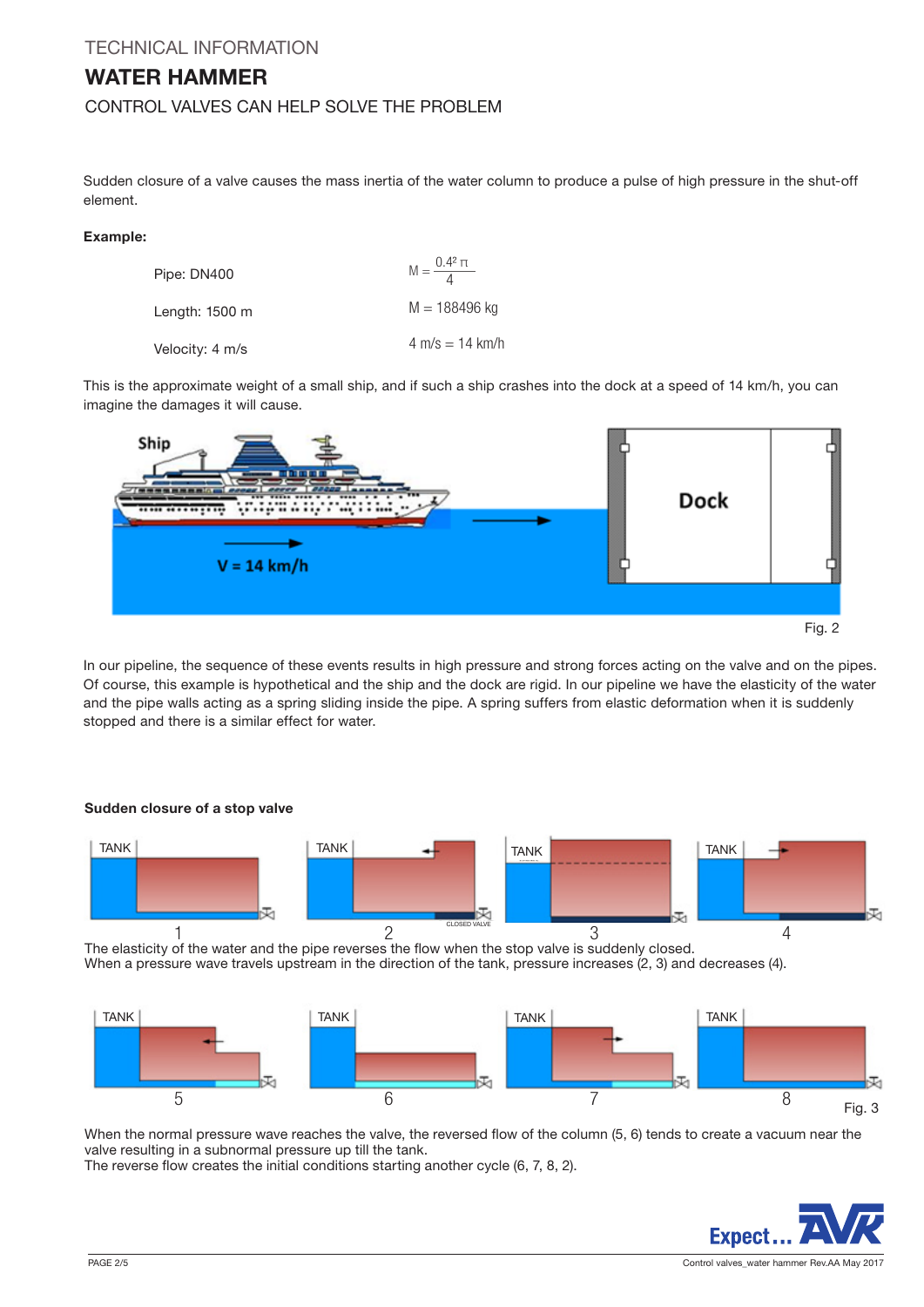## TECHNICAL INFORMATION WATER HAMMER CONTROL VALVES CAN HELP SOLVE THE PROBLEM

### SURGE CONTROL IN PUMP STATIONS

When a power failure causes a pump stop it can cause pressure waves at the inlet of the pump when the supply line to the pump is long and velocity is high. The main problem, however, is when the high pressure surge wave at the pump discharge meets the check valve or the pump control valve (which also includes a non-return function). Then serious damages can be seen.

The damages are increased if the pumps are oversized and the pipelines are undersized as this will cause high velocity in the pipes.



Pump running without surge control devices. Fig. 4



Pump stop due to power failure. High pressure at pump inlet. Macro cavitation formation at pump discharge. Fig. 5



High and damaging pressure wave (water hammer) at the check valve and in the pipe.

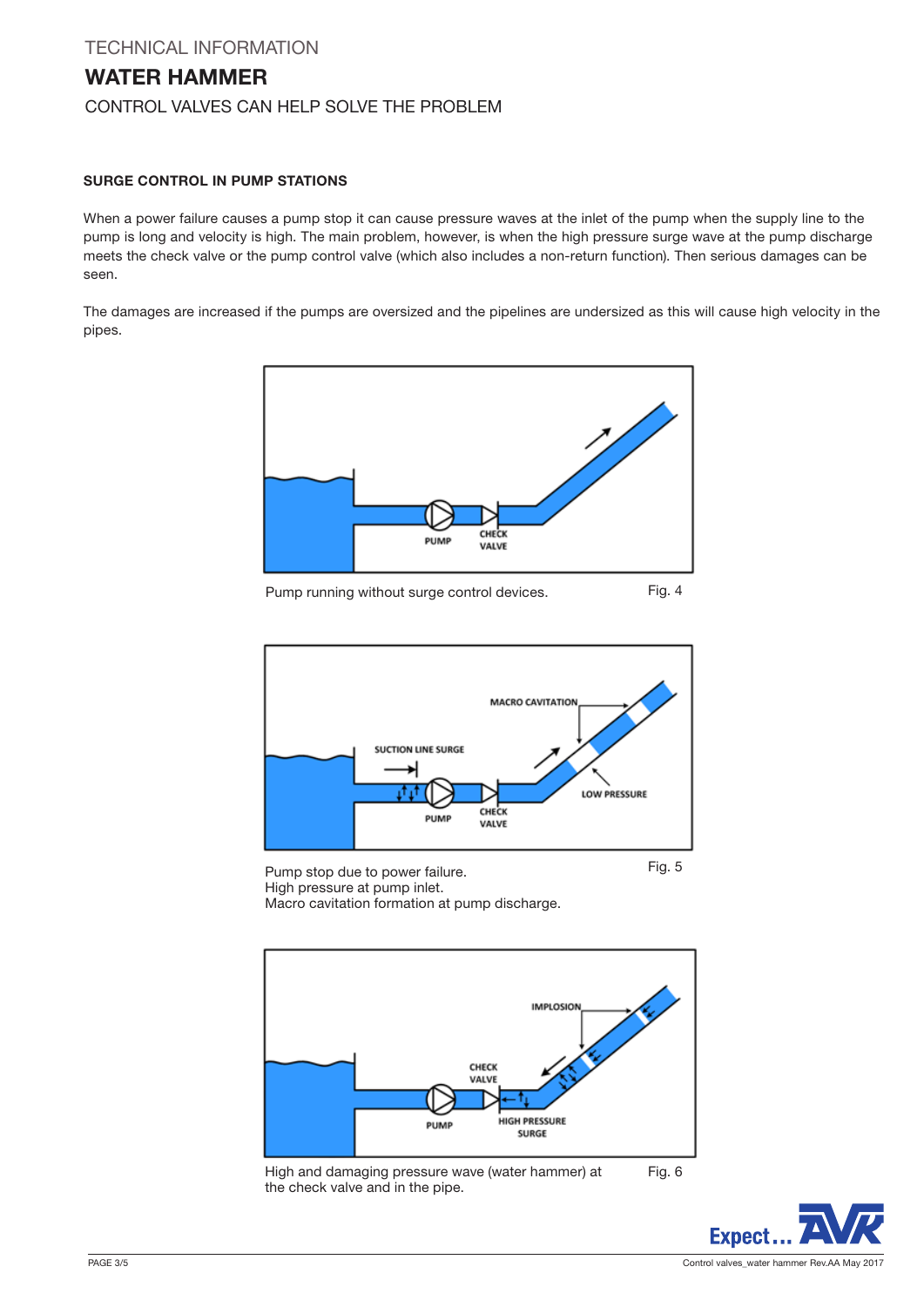## WATER HAMMER

CONTROL VALVES CAN HELP SOLVE THE PROBLEM

## PREVENTION OF SURGES



Inlet surge can be prevented with a fast opening/slow closing relief valve.

Discharge line high pressure surges generated by the return flow column can be eliminated with a surge anticipating valve. The valve will start opening when in low pressure discharge (power failure) and is open for return flow and then closes slowly to dissipate gradually the high pressure surge.

Air vessels or accumulators can also be used to dissipate energy located at pump discharge or at the inlet of the pump.

If the pump fails, the upstream accumulator will absorbe energy and the discharge accumulator will dissipate energy.